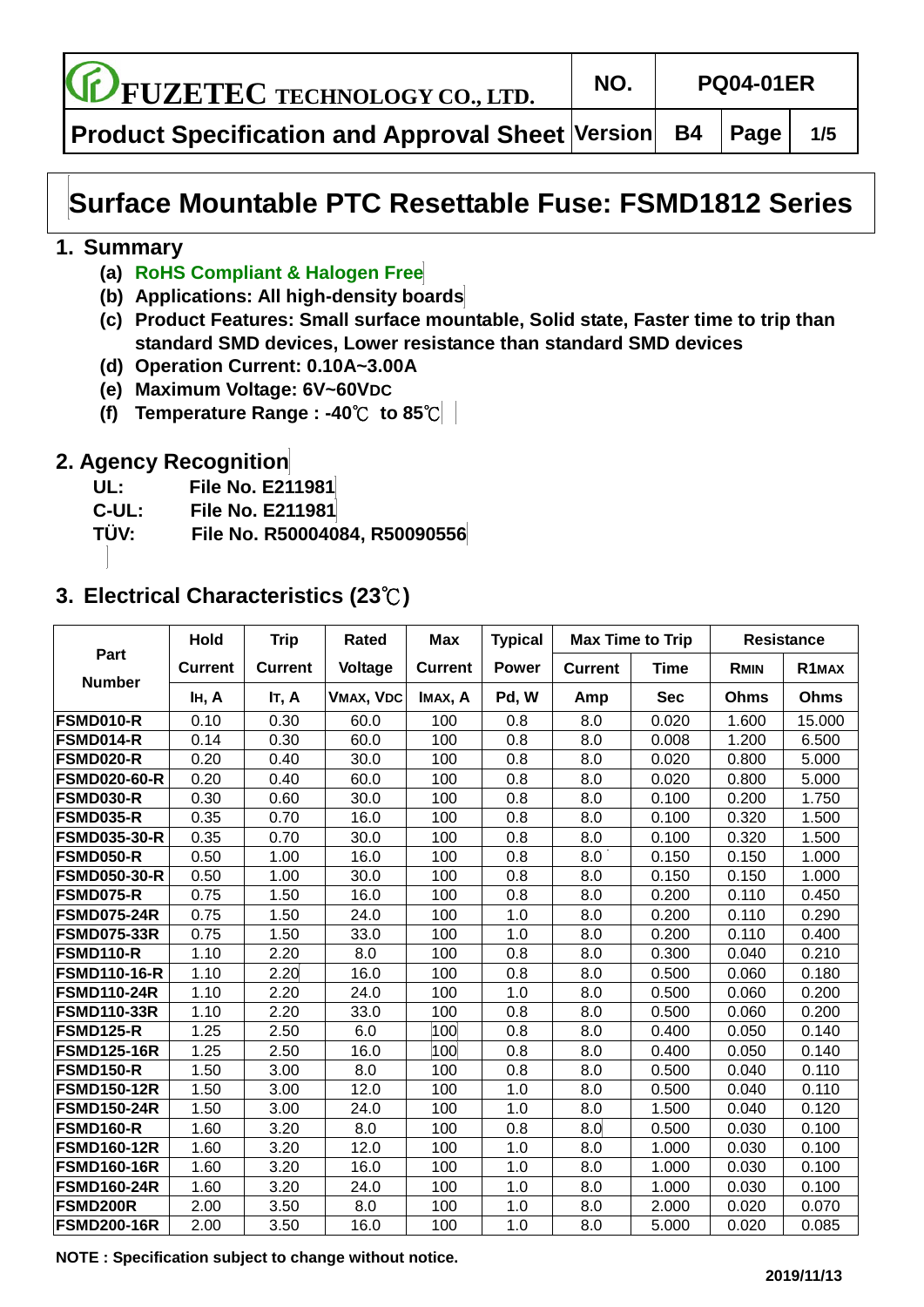| <b>CE FUZETEC TECHNOLOGY CO., LTD.</b>                         | NO. | <b>PQ04-01ER</b> |     |
|----------------------------------------------------------------|-----|------------------|-----|
| Product Specification and Approval Sheet   Version   B4   Page |     |                  | 2/5 |

| <b>FSMD260R</b>     | 2.60 | 5.00 | o    | 100 | ט. ו | 8.0 | 2.500 | 0.015 | 0.047 |
|---------------------|------|------|------|-----|------|-----|-------|-------|-------|
| <b>FSMD260-13R</b>  | 2.60 | 5.00 | 13.2 | 100 | ن. ا | 8.0 | 5.000 | 0.015 | 0.050 |
| <b>IFSMD260-16R</b> | 2.60 | 5.00 | 16.0 | 100 | ن. ا | 8.0 | 5.000 | 0.015 | 0.050 |
| <b>FSMD300R</b>     | 3.00 | 5.00 | ຨ    | 100 | ں.   | 8.0 | 1.000 | .012  | 0.040 |

IH=Hold current-maximum current at which the device will not trip at 23℃still air.

I<sub>T</sub>=Trip current-minimum current at which the device will always trip at 23℃ still air.

V MAX=Maximum voltage device can withstand without damage at it rated current.(I MAX)

I мах= Maximum fault current device can withstand without damage at rated voltage (V мах).

Pd=Typical power dissipated-type amount of power dissipated by the device when in the tripped state in 23℃ still air environment.  $R_{MIN}$ =Minimum device resistance at 23 $\degree$ C prior to tripping.

R1<sub>MAX</sub>=Maximum device resistance at 23℃ measured 1 hour after tripping or reflow soldering of 260℃ for 20 seconds.

Termination pad characteristics

Termination pad materials: Pure Tin

# **4. FSMD Product Dimensions (Millimeters)**



| Part                |      | A          | B    |            |      | $\mathbf{C}$ | D    |            |      | E          |
|---------------------|------|------------|------|------------|------|--------------|------|------------|------|------------|
| <b>Number</b>       | Min  | <b>Max</b> | Min  | <b>Max</b> | Min  | <b>Max</b>   | Min  | <b>Max</b> | Min  | <b>Max</b> |
| <b>FSMD010-R</b>    | 4.37 | 4.73       | 3.07 | 3.41       | 0.60 | 0.90         | 0.30 | 0.95       | 0.25 | 0.65       |
| <b>FSMD014-R</b>    | 4.37 | 4.73       | 3.07 | 3.41       | 0.60 | 0.90         | 0.30 | 0.95       | 0.25 | 0.65       |
| FSMD020-R           | 4.37 | 4.73       | 3.07 | 3.41       | 0.60 | 0.90         | 0.30 | 0.95       | 0.25 | 0.65       |
| <b>FSMD020-60-R</b> | 4.37 | 4.73       | 3.07 | 3.41       | 0.60 | 0.90         | 0.30 | 0.95       | 0.25 | 0.65       |
| <b>FSMD030-R</b>    | 4.37 | 4.73       | 3.07 | 3.41       | 0.40 | 0.70         | 0.30 | 0.95       | 0.25 | 0.65       |
| FSMD035-R           | 4.37 | 4.73       | 3.07 | 3.41       | 0.40 | 0.70         | 0.30 | 0.95       | 0.25 | 0.65       |
| <b>FSMD035-30-R</b> | 4.37 | 4.73       | 3.07 | 3.41       | 0.40 | 0.70         | 0.30 | 0.95       | 0.25 | 0.65       |
| FSMD050-R           | 4.37 | 4.73       | 3.07 | 3.41       | 0.35 | 0.65         | 0.30 | 0.95       | 0.25 | 0.65       |
| <b>FSMD050-30-R</b> | 4.37 | 4.73       | 3.07 | 3.41       | 0.45 | 0.75         | 0.30 | 0.95       | 0.25 | 0.65       |
| <b>FSMD075-R</b>    | 4.37 | 4.73       | 3.07 | 3.41       | 0.35 | 0.65         | 0.30 | 0.95       | 0.25 | 0.65       |
| <b>FSMD075-24R</b>  | 4.37 | 4.73       | 3.07 | 3.41       | 0.80 | 1.55         | 0.25 | 0.95       | 0.25 | 0.65       |
| <b>FSMD075-33R</b>  | 4.37 | 4.73       | 3.07 | 3.41       | 0.80 | 1.55         | 0.25 | 0.95       | 0.25 | 0.65       |
| <b>FSMD110-R</b>    | 4.37 | 4.73       | 3.07 | 3.41       | 0.25 | 0.55         | 0.30 | 0.95       | 0.25 | 0.65       |
| <b>FSMD110-16-R</b> | 4.37 | 4.73       | 3.07 | 3.41       | 0.25 | 0.90         | 0.30 | 0.95       | 0.25 | 0.65       |
| <b>FSMD110-24R</b>  | 4.37 | 4.73       | 3.07 | 3.41       | 0.80 | 1.30         | 0.25 | 0.95       | 0.25 | 0.65       |
| <b>FSMD110-33R</b>  | 4.37 | 4.73       | 3.07 | 3.41       | 0.80 | 1.30         | 0.25 | 0.95       | 0.25 | 0.65       |
| <b>FSMD125-R</b>    | 4.37 | 4.73       | 3.07 | 3.41       | 0.25 | 0.55         | 0.30 | 0.95       | 0.25 | 0.65       |
| <b>FSMD125-16R</b>  | 4.37 | 4.73       | 3.07 | 3.41       | 0.50 | 1.00         | 0.30 | 0.95       | 0.25 | 0.65       |
| <b>FSMD150-R</b>    | 4.37 | 4.73       | 3.07 | 3.41       | 0.25 | 0.55         | 0.30 | 0.95       | 0.25 | 0.65       |
| <b>FSMD150-12R</b>  | 4.37 | 4.73       | 3.07 | 3.41       | 0.60 | 1.10         | 0.25 | 0.95       | 0.25 | 0.65       |
| <b>FSMD150-24R</b>  | 4.37 | 4.73       | 3.07 | 3.41       | 0.60 | 1.55         | 0.25 | 0.95       | 0.25 | 0.65       |
| <b>FSMD160-R</b>    | 4.37 | 4.73       | 3.07 | 3.41       | 0.25 | 0.90         | 0.30 | 0.95       | 0.25 | 0.65       |
| <b>FSMD160-12R</b>  | 4.37 | 4.73       | 3.07 | 3.41       | 0.60 | 1.35         | 0.25 | 0.95       | 0.25 | 0.65       |
| <b>FSMD160-16R</b>  | 4.37 | 4.73       | 3.07 | 3.41       | 0.60 | 1.35         | 0.25 | 0.95       | 0.25 | 0.65       |
| <b>IFSMD160-24R</b> | 4.37 | 4.73       | 3.07 | 3.41       | 0.55 | 1.20         | 0.25 | 0.95       | 0.25 | 0.65       |
| <b>FSMD200R</b>     | 4.37 | 4.73       | 3.07 | 3.41       | 0.55 | 1.20         | 0.25 | 0.95       | 0.25 | 0.65       |
| <b>FSMD200-16R</b>  | 4.37 | 4.73       | 3.07 | 3.41       | 0.60 | 1.55         | 0.25 | 0.95       | 0.25 | 0.65       |

**NOTE : Specification subject to change without notice.**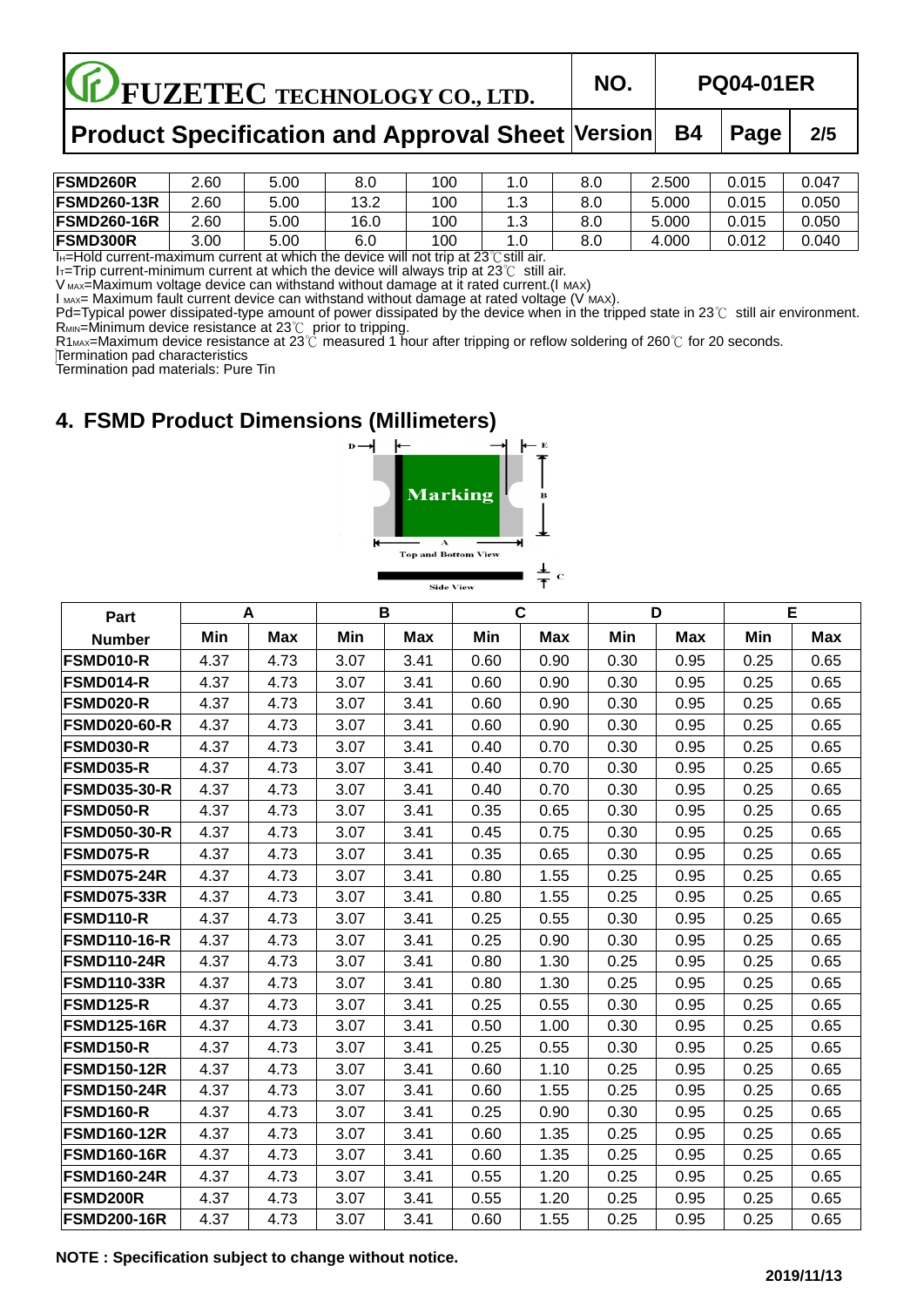| <b>CE FUZETEC TECHNOLOGY CO., LTD.</b>           |      |      |      |      |      | NO.  |      | <b>PQ04-01ER</b> |      |      |
|--------------------------------------------------|------|------|------|------|------|------|------|------------------|------|------|
| Product Specification and Approval Sheet Version |      |      |      |      |      |      |      | <b>B4</b>        | Page | 3/5  |
| <b>FSMD260R</b>                                  | 4.37 | 4.73 | 3.07 | 3.41 | 0.55 | 1.20 | 0.25 | 0.95             | 0.25 | 0.65 |
| <b>FSMD260-13R</b>                               | 4.37 | 4.73 | 3.07 | 3.41 | 0.80 | 1.55 | 0.25 | 0.95             | 0.25 | 0.65 |
| <b>FSMD260-16R</b>                               | 4.37 | 4.73 | 3.07 | 3.41 | 0.80 | 1.55 | 0.25 | 0.95             | 0.25 | 0.65 |
| <b>FSMD300R</b>                                  | 4.37 | 4.73 | 3.07 | 3.41 | 0.80 | 1.55 | 0.25 | 0.95             | 0.25 | 0.65 |

# **5. Thermal Derating Curve**



# **6. Typical Time-To-Trip at 23**℃

- **A = FSMD01 0-R**
- **B = FSMD014-R**
- **C = FSMD020-R / 020-60-R**
- **D = FSMD030-R**
- **E = FSMD035-R / 035-30-R**
- **F = FSMD050-R / 050-30-R**
- **G = FSMD075-R / 075-24R / 075-33R**
- **H = FSMD110-R / 110-16-R / 110-24R / 110-33R**
- **I = FSMD125-R / 125-16R**
- **J = FSMD150-R / 150-12R / 150-24R**
- **K = FSMD160-R / 160-12R / 160-16R / 160-24R**
- **L = FSMD200R / 200-16R**
- **M = FSMD260R / 260-13R / 260-16R**
- **N = FSMD300R**

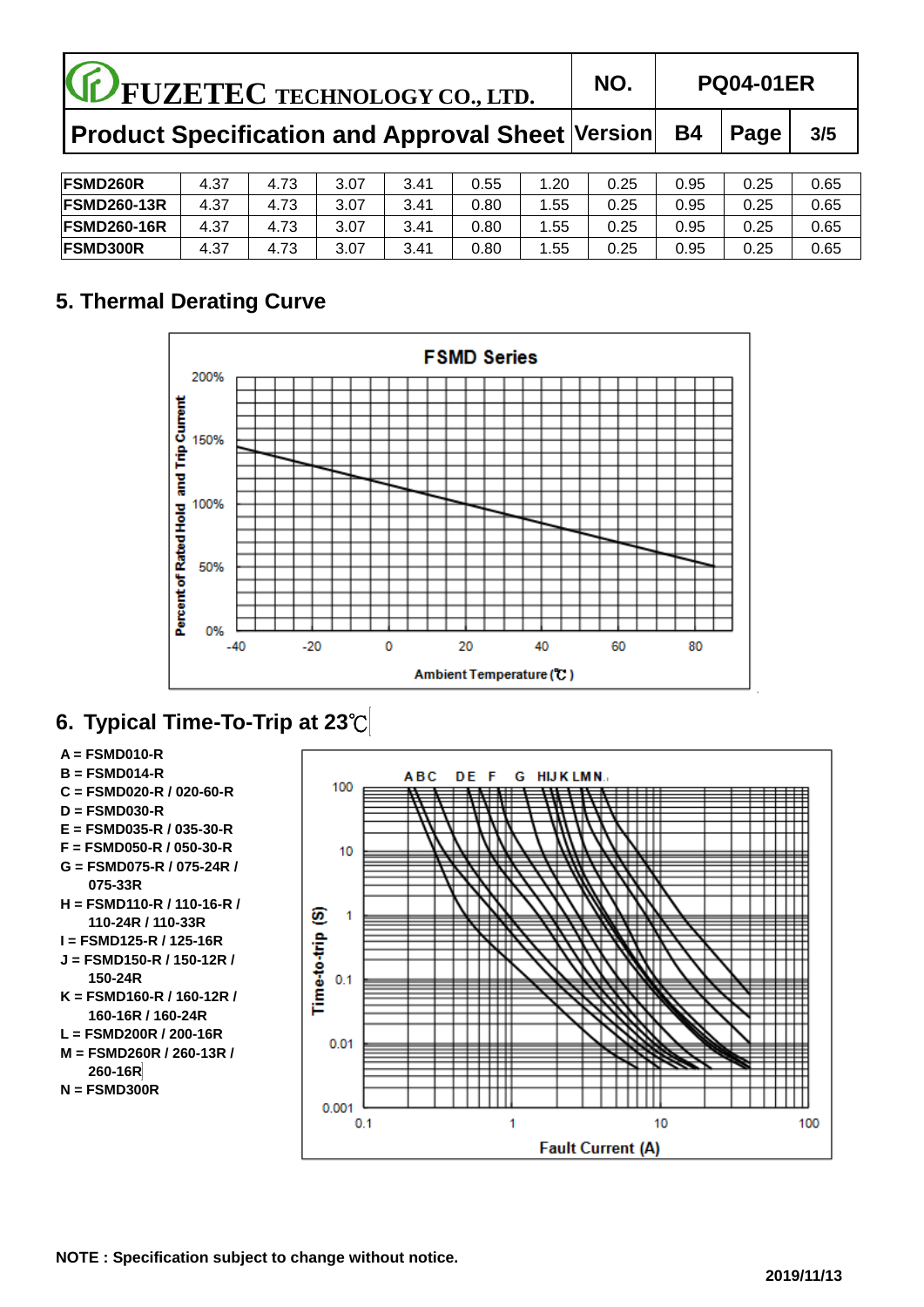| <b>CE FUZETEC TECHNOLOGY CO., LTD.</b>                                                          | NO. | <b>PQ04-01ER</b> |  |     |  |
|-------------------------------------------------------------------------------------------------|-----|------------------|--|-----|--|
| $\mid$ Product Specification and Approval Sheet $\mid$ Version $\mid\,$ B4 $\mid$ Page $\mid\,$ |     |                  |  | 4/5 |  |

## **7. Material Specification**

Terminal pad material: Pure Tin

Soldering characteristics: Meets EIA specification RS 186-9E, ANSI/J-std-002 Category 3

# **8. Part Numbering and Marking System**

# **Part Numbering System**<br>**Part Marking System**



**Warning:** - Each product should be carefully evaluated and tested for their suitability of application.<sup>41</sup>

- Operation beyond the specified maximum rating or improper use may result in damage and possible electrical arcing and/or flame.
- PPTC device are intended for occasional overcurrent protection. Application for repeated overcurrent condition and/or prolonged
- trip are not anticipated.« - Avoid contact of PPTC device with chemical solvent, including some inert material such as silicone based oil, lubricant and etc.
	- Prolonged contact will damage the device performance. - Additional protection mechanism are strongly recommended to be used in conjunction with the PPTC device for protection against
	- abnormal or failure conditions.<sup>41</sup>
	- Avoid use of PPTC device in a constrained space such as potting material, housing and containers where have limited space to accommodate device thermal expansion and/or contraction.41